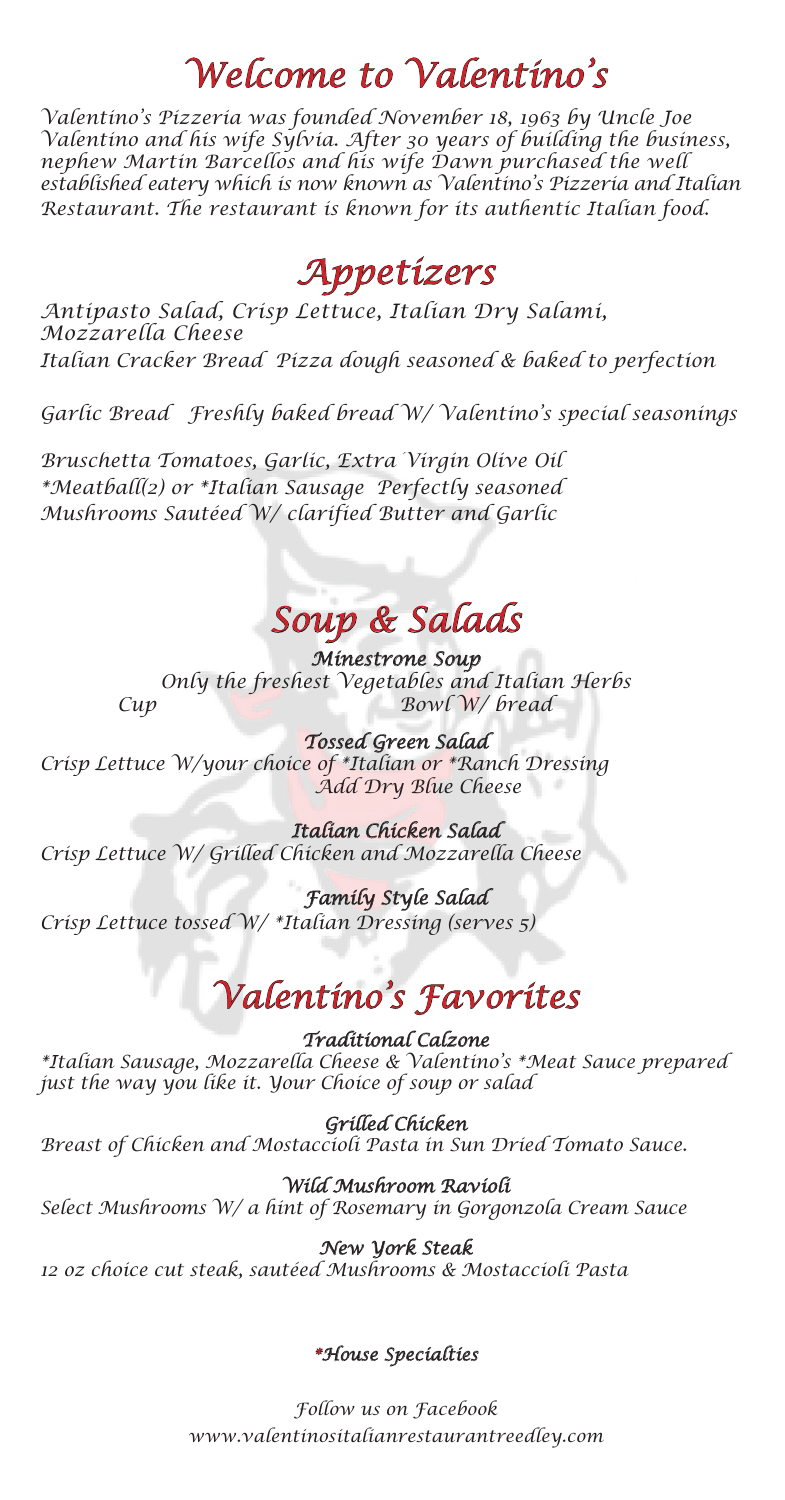# *Specialty Pizzas*

*The Works - Valentino's is known for its perfect pie with \*Pepperoni, \*Italian Sausage, Mushrooms, Onions & Bell Peppers.* 

*Gourmet Chicken - Breast of Chicken, Artichokes & Black Olives with your choice of \*Pesto or \*Alfredo Sauce.* 

*Margherita - Basil & Fresh Mozzarella drizzled with Extra Virgin Olive Oil accompanied by light \*tomato sauce.*

## *Small Large Extra Large Available in-*

*\*Pepperoni, \*Italian Sausage, Mushrooms, Onions, Bell Peppers, Black Olives, \*Meatball, Salami, Italian Hot Peppers, Tomatoes, Garlic, Canadian Bacon, Pineapple, Eggplant, Artichoke, Anchovy*

### *Entrees*

*Shared entrees will be charged an additional 4.00. Special Requests will be charged accordingly. Pleas e allow time for preparation.*

> *Spaghetti or Mostaccioli Add \*Italian Sausage or \*Meatballs*

*Ravioli (meat or cheese) or Lasagna Half & Half of above*

*Half order of Pasta*

*Tortellini W/ \*Pesto or \*Alfredo sauce*

*Fettuccini \*Alfredo Add Chicken Add Shrimp*

*Manicotti*

*Pasta Trio – Manicotti/Ravioli/Spaghetti*

*Pasta Al Forno*

*Eggplant Parmigiano*

*Chicken Parmigiano*



### *\*House Specialties*

*Follow us on Facebook www.valentinositalianrestaurantreedley.com*